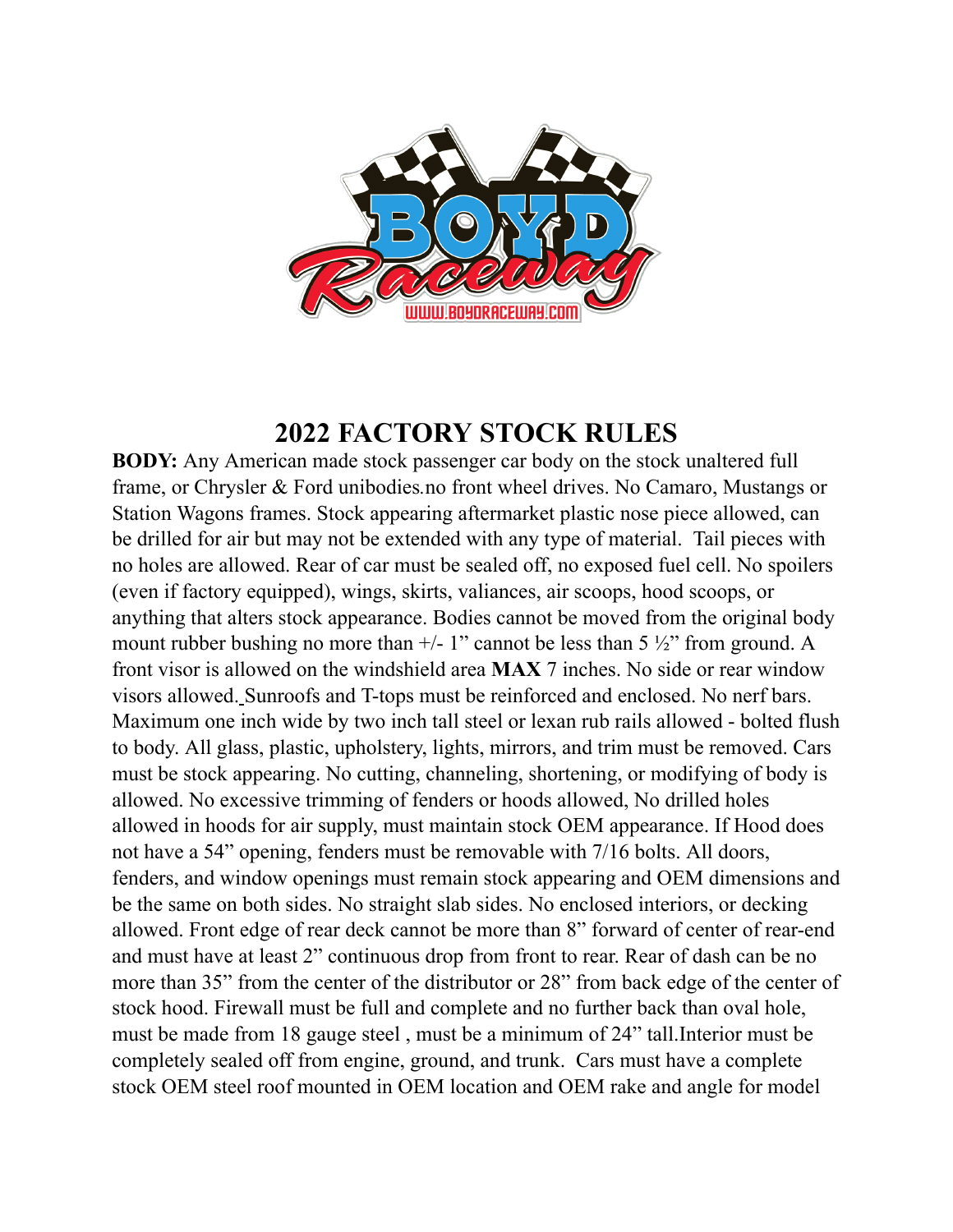or OEM aftermarket fiberglass Shell valley part number F1015-81-88MCRW is allowed, no custom or homemade fiberglass roofs allowed. All openings should be covered as to isolate the driver, subject to track approval. Race car body should be maintained in such a manner as to keep a presentable appearance. Hood must have a minimum 54" opening centered over the frame. Trunk must have a minimum 42" opening centered over the frame.

**FLOOR PAN:** OEM floor pan may be cut 6" behind front OEM mounts in a straight line across to the other side and be replaced using steel fabricated floor pans made of 18 gauge metal or minimum of .049" thick steel securely welded to the frame. Must remain flat, OEM appearing from frame rail to frame rail, no higher or lower than frame rail with the exception of a maximum tall 8" drive shaft tunnel and similar to OEM tunnel in size. Interior must be completely sealed off from engine, ground, and trunk.

**FRAMF:** Frame must be full and complete. Cannot be Widened, Narrowed, Shortened, Lengthened, or be Cut, Bent, or Altered to change Suspension Brackets. Rear of frame behind upper shock mounts may be replaced with round, square, or rectangular tubing. Cannot narrow right rear frame for tire clearance. No frame alterations allowed. All Bars forward of cage must be lower than the hood. May not be cut for tie rod clearance or oil pan clearance.

**BUMPERS:** Stock type rear bumper required or you may run a rear aftermarket bumper but must run an aftermarket rear cover.a fabricated front bumper may be used with the following conditions: cars with aftermarket nose pieces- the bumper may extend past frame rails for support and reinforcement. Must be behind nosepieces. Cars without nosepieces- the bumper may not extend past front frame horns. NO SHARP EDGES. Must have a minimum of  $5/16<sup>th</sup>$  diameter chain welded to front and rear of car with the design so tow truck can attach to them, this will be a DQable item. Rear bumper must be covered by the tailpiece if the car has a tailpiece.

**ROLL CAGE:** Minimum four-point cage, minimum size 1 ½ "O. D. by .095" wall thickness. Minimum three bars in driver's side door, and two bars on passenger side door (three bars if passenger in car). Four-point quick release seat belt and harness required for driver and passenger. Racing seats required. Must have window nets and fire-suit and gloves for driver and passenger. Must have at least three bars in front of driver and passenger in windshield area. Window nets mandatory for both driver and passenger must be properly installed no zip ties or hose clamps.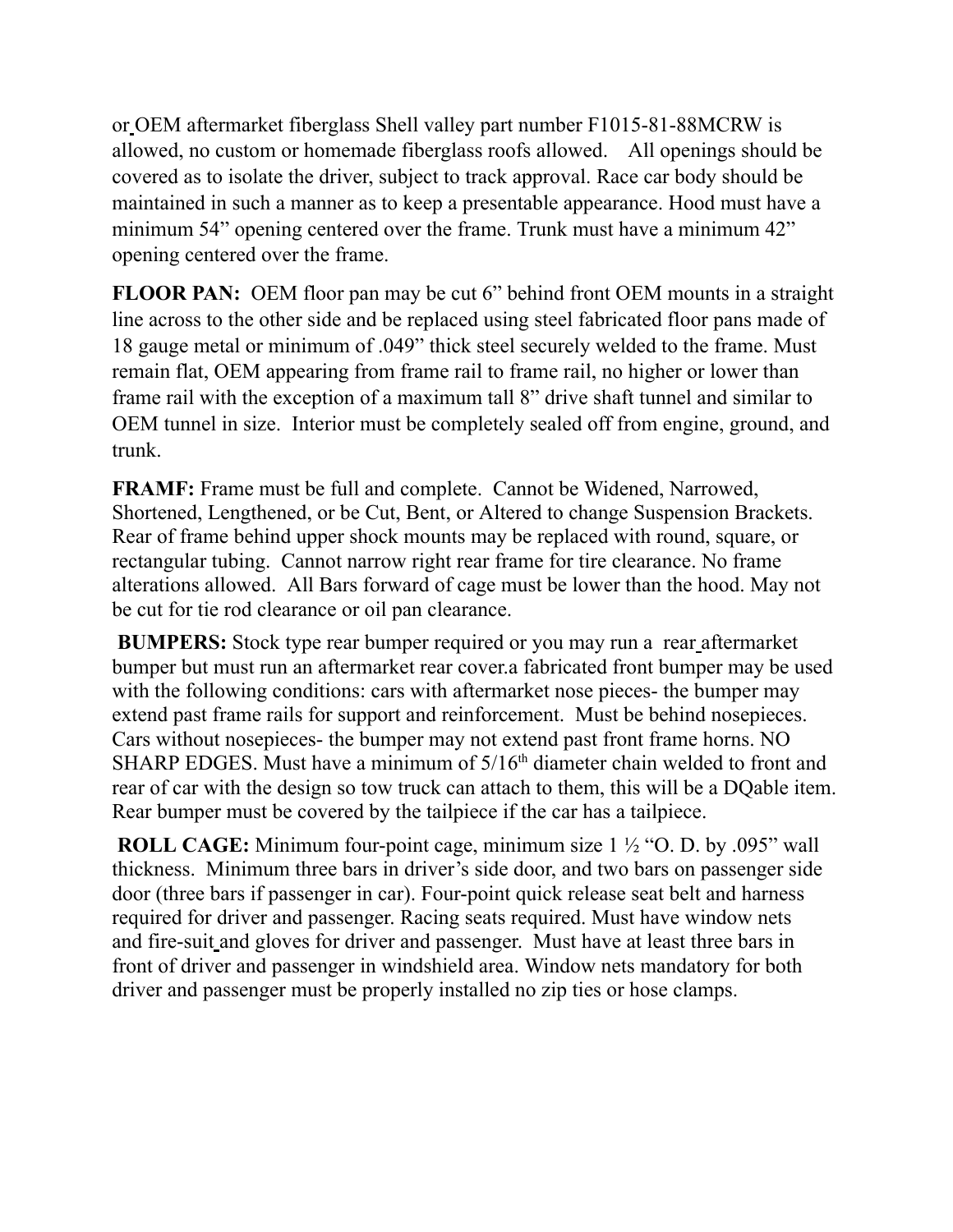#### **ENGINE option 1:**

Must be stock for the make and model except no 400's or larger small or big blocks. Must use cast 4 equal valve relief flattop or dish pistons no gas ported pistons or rings, summit #sum-17360fc, speed pro-2256, icon #fhr ic-9913, diss #k8702-4000 is allowed. OEM crankshaft - cannot be lightened. No narrowing, bullnose, knife edge, undercut or drilling of second or third rod throws, Scat SCT-9-10442 or eagle 103503480 is ok but cannot be lightened, counter weights cannot be cut down, ground on or polished. OEM steel Connecting rods only must remain stock OEM length, pressed pins only, weight and shape, Scat SCA 25700P or Eagle EAGSIR5700BPLW is allowed, No lightening of any parts. Aftermarket water pump, mini starter, pulleys, harmonic balancer and oil pans okay. Aftermarket power-steering pumps okay and must be belt driven. Metric cars may run a 350. NO stroking or de-stroking. Engine height and setback must be in stock location  $+/- 1$ ". GM metric frame center of fuel pump must be located a minimum of  $1\frac{3}{4}$ " in front of unaltered cross member**.** Solid motor and transmission mounts okay. No full mid plates. Maximum cranking compression 175lbs. (ignition off, engine turned over 5 compression strokes). Oil pans must have at least a 1" inspection hole with nothing inside of inspection hole blocking inspection scope from seeing rotating assembly. No alterations of stock oiling system. No vacuum pumps. No turbo or superchargers even if factory equipped.

#### ENGINE OPTION #2

A. Chevrolet Performance factory-sealed CT350 Chevy small block crate engine (Part #88958602 or #19258602 or #88869602). Must use a maximum 6200 rev limiter mounted away from drivers reach and easily accessible for tech inspection.

B. Must utilize one (1) unaltered cast Holley 4412 two-barrel only with a maximum combined total spacer, adapter and gasket of 1". Carburetors shall be subject to claim.

C. Crate Engine is not subject to claim but must have a prominently displayed a 2" tall "Crate" decal affixed near the A pillar or Crate Engine is claimable. Any driver running a "Standard" engine with a "Crate" decal will be disqualified. Any driver running with a Crate Engine will not be eligible to claim in that season. Any driver that claims a Standard Engine and switches to Crate Engine will be eligible to be claimed.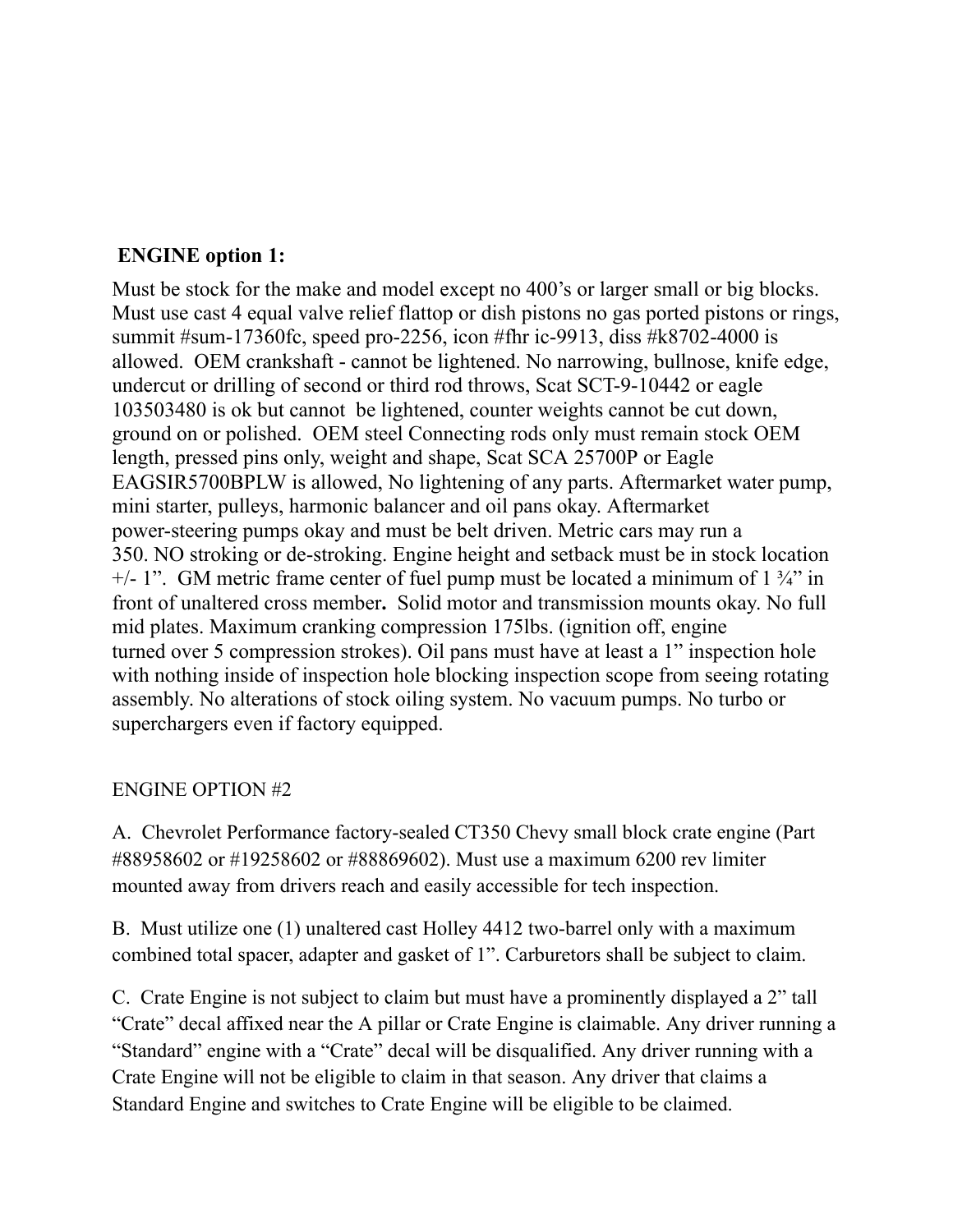D. Must be unaltered and sealed from factory at appropriate points (intake, head, timing chain cover and oil pan) GM twist off bolt engines are not allowed. approved cables Chevrolet performance cap seals, crate USA Gen IV (green) or Gen V (black) cable seals, RUSH Cable seals and IMCA cable seals are allowed . ACAS, NDRA, Crate USA Gen I (silver), Gen II (blue) or Gen III (yellow) WILL NOT BE ALLOWED. To compete with any other seal or sealing system not listed you must contact the race track for approval. Any altered, damaged or missing cables will result in driver being disqualified from that event, loss of all track points and fined \$1000. Fine must be paid in full before being allowed to race again.

E. Only stock unaltered cast iron exhaust manifolds are permitted. Porting and/or grinding is not allowed. Welding exhaust pipe to manifolds or modifying OEM exhaust flanges is not allowed. Chevy center dump, Corvette, marine, LT1 or tubular steel-type manifolds are not allowed. Adaptors between head and manifold are not allowed and must be able to use all OEM exhaust bolt holes in head. Two-into-one exhaust are not allowed and X-pipes No anti-reversion exhaust, must use unaltered IMCA 609 mufflers one per side in good working condition no leaks.

The track reserves the rights to adjust the rules as necessary in order to keep any anyone from having an unfair advantage

**CAMSHAFT, VALVETRAIN, AND CYLINDER HEADS:** Hydraulic cam and flat tappet lifters only. .447 maximum lift at valve or .298 lobe lift at cam. Must maintain 14" of vacuum at 1200 rpm. 1.94 maximum intake valve diameter, 1.50 maximum exhaust valve diameter on Chevrolet engines. No hollow valve stems Stock size and shape valve springs and retainers, no titanium parts. Stock length and diameter pushrods only. Stamped steel 1.5 rockers on Chevy, 1.6 on Ford and Chrysler, **NO** roller tips. A*luminum rocker arm oil shields ok.* Open chambered heads only, must be unaltered, OEM **NO** porting, polishing, coating**,** no gasket matching allowed. The only GM head numbers allowed are 14079267, 3986336, 3986339, 3986339X, 3986388, 3932441, 376445, 3928454, 3932454, 3876487, 3973487, 3973487X, 3973493, 3951598, 468642, 330862, 333882, 3998920, 3998991, 3998993, 3998997, and 3970126. Screw in studs ok, guide plates ok. 305 engines may use 305 heads no vortec. Engine quest part number CH350I and dart part number 10024360, dart part number 91624360 are allowed but must remain as produced absolutely no casting removal below the valve seat or inside the intake and exhaust runners or valve guide bosse No unshrouded valves, all heads subject to cc test, flat milling only.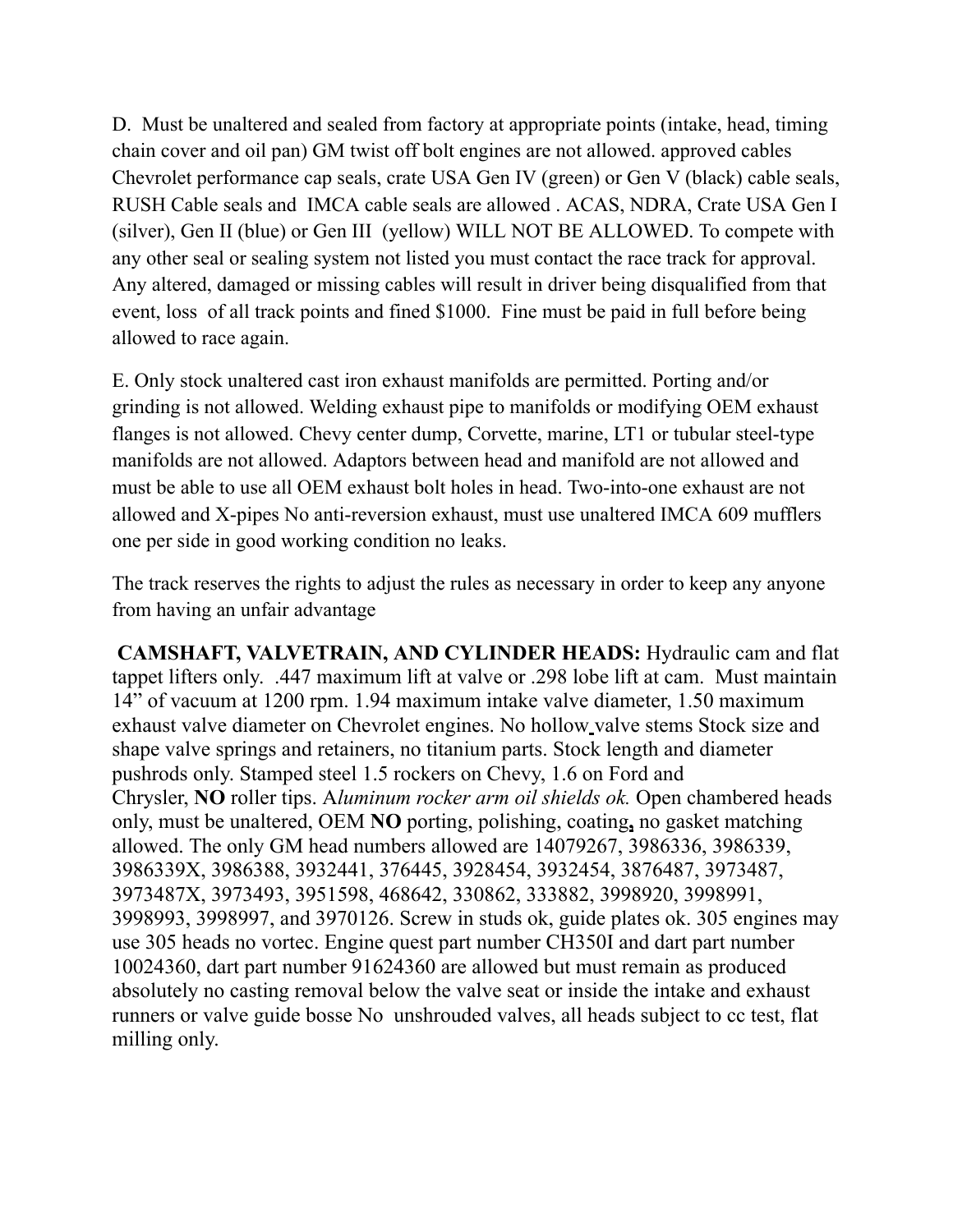**Carburetor and fuel system:** Cast Holley 4412 2 barrel.no HP carbs or parts, Must be unaltered.NO L6R3250R CASTINGS ALLOWED. Casting number L6R199B IS ALLOWED BUT MUST REMAIN as produced by the manufacture including metering, plate base plate and bowl.NO screw in air bleeds, NO powder coating, or any modifications. Choke plate may be removed. 4412 must be cast into choke horn of carb**.** Maximum spacer and adapter 1" combined total and maximum of two 0.100 thick carb gaskets. Fuel pump must be in stock location for make, no electric pumps or fuel injection even if factory equipped. NO fuel pressure regulators, NO fuel bypass systems, or any cool can devices.A shield from the top of radiator over the fan is allowed but may not go past the water neck housing and can't be boxed in on the sides.

**EXHAUST:** Stock unaltered cast iron exhaust manifolds only no porting or grinding allowed. Exhaust pipe must unbolt from manifold within a maximum of 5" of flange. No Chevy center dump, Corvette, marine, Lt1 or tubular steel type manifolds. No adaptors between head and manifold must be able to use all OEM exhaust bolt holes in head. No two into one exhaust or x pipes no anti-reversion exhaust must remain duals. must use unaltered IMCA 609 mufflers one per side in good working condition no leaks.

**INTAKE MANIFOLD:** Stock OEM unaltered aluminum or cast iron intake only. No stock high performance or high rise, No bowties. No porting, polishing, cutting or gasket matching, stock unaltered Edelbrock 2701 and 2101 intakes allowed, absolutely no modifications allowed to intake.

**TRANSMISSIONS:** Any stock type automatic or cast iron 3 speed OEM manual transmission. No 4 or 5 speed transmissions. Automatics must have stock appearing working 11" torque converter cannot be smaller with ring around it. Torque convertor must be steel. *AFTERMARKET SFI ALUMINUM* bellhousings on automatic transmissions *IS ALLOWED, aftermarket pan is allowed.* Flexplate must be full, unaltered OEM, or OEM replacement. No direct drives.All gears and planetary must remain OEM configuration. Hardened input shaft is ok. Transmission Cooler ok. Manual must have single disc 10.5" clutch, flywheel and pressure plate must be steel, minimum 15lb steel flywheel. No Aluminum bell housings on manual transmissions. No mini clutches. Steel drive shafts only must be painted white and have a loop 6" from front u-joint factory mount, chain or flat strap is ok.

**FUEL:** Pump or racing gas only. No methanol allowed. No additives or smells. Fuel cell must be secured in trunk and have a minimum of 2" x 1.25 flat straps around it, no part of fuel cell can be forward of any part of rear end. Fuel cell must be visible for inspection purposes from the top through a removable stock appearing trunk lid.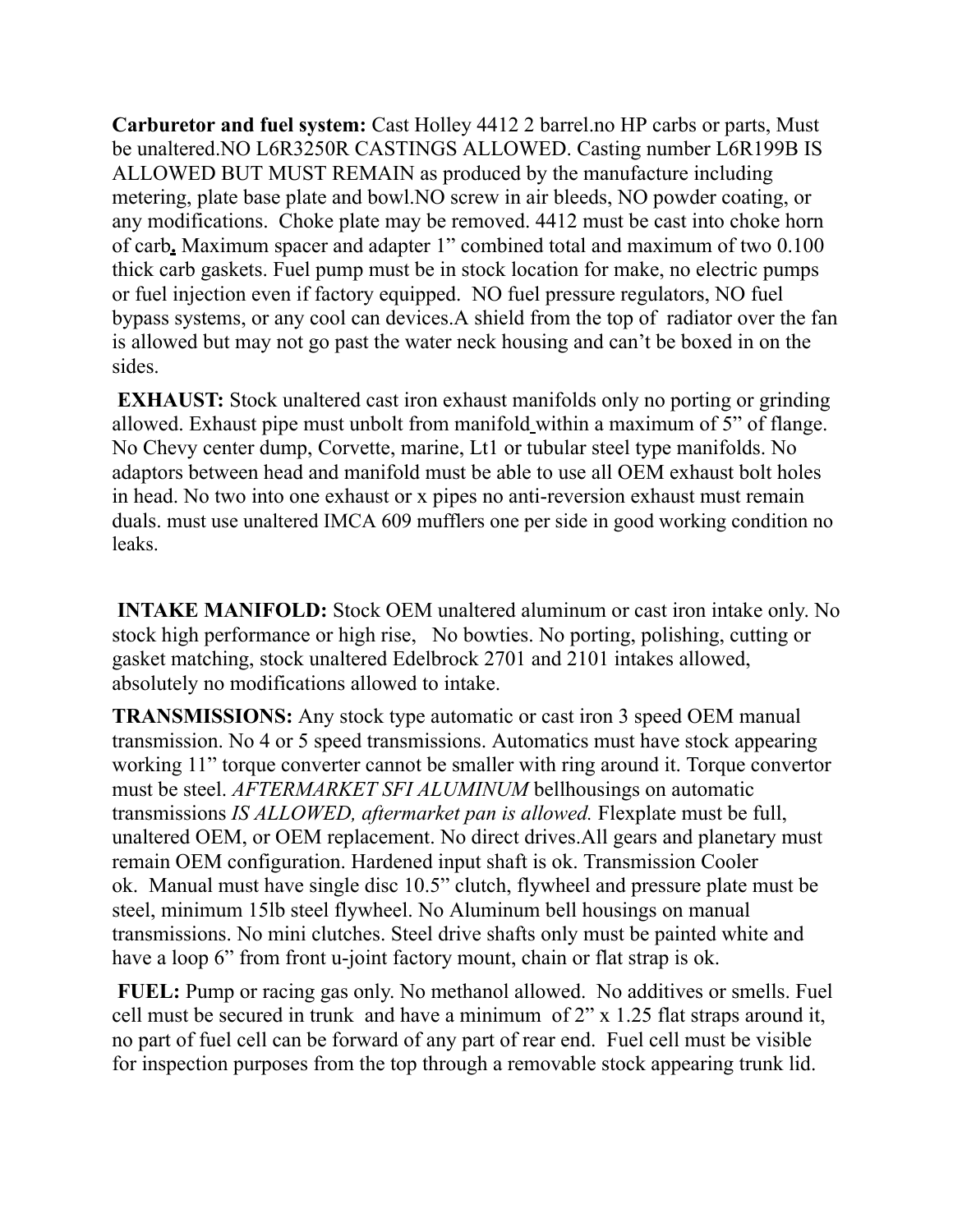**SUSPENSION:** Front and rear suspension must be stock unaltered OEM for that make and model of frame, ball joints, spindles and all components, right front brake caliper may be removed. Lower control arm bushings must be OEM design only and cannot be steel, aluminum or grease able type. No air shocks. Lower A-Frame mount may not be notched for clearance. No alterations to any part of the suspension or frame will be allowed. May run IMCA type upper control arms 8" or 8 ½" length only, must be left on left and right on right no flipping A frames over. Sway bars must be stock for make and model mounted in OEM mounts. No suspension stops of any kind and my not be touching and suspension stops or A-frame. Steel Shocks only must have OEM style stock type rubber ends, must be mounted in stock location. Cannot space shocks up or down, No bulb-type, threaded body, coil-over, or remote reservoir shocks. No external or internal bumpers or stops. No Schrader valves on shocks. All shocks must collapse completely at any time. Upper and lower trailing arms may be braced for strength.

**SPRINGS:** Maximum length of rear springs 14" tall free height and both sides must be equal height and in stock location. 5" minimum diameter. No spring rubbers, no adjustable weight jacks of any kind, and must sit in unaltered top stock mounts. 110" plus wheelbase cars may use 15" rear springs.no progressive Springs. Both front springs must be a minimum of  $11$ " tall with  $\frac{1}{2}$ " tolerance.

**BALL JOINTS:** May run aftermarket ball joints but must be stock OEM dimensions. Rebuildable ball joints ok, May be bolted underneath top a-frame.

**REAR END:** Stock rear-end for make and model no modifying axle bearings or length May use thick collar around axle seal area to prevent egg shaping. All brackets, control arms, and shock mounts must be in stock location. All trailing arm bushings must be OEM or OEM replacement with OEM design and No Alterations, no soft bushings allowed. Gears may be locked must use stock unaltered ring gear carrier may weld or use bolt in locking blocks, No scalloped gears. No full spools, Detroit lockers or torque sensing devices. Optional spring cups will be allowed on rearend housing. Must be welded flat on the center line of the rearend and be in OEM location. Rear end housings may be braced.

**STEERING / DRIVER SEAT:** Steering boxes must remain in stock location. Aftermarket steering wheel and quick release steering coupling are recommended. Quick steer boxes allowed. All components must be steel, Unaltered OEM, in OEM location and match frame. Exceptions are: Tie Rod adjusting sleeve may be replaced with 5" steel tube, replacement spindle Speedway Motors raised cast part number 91034501 allowed; bolt on OEM spindle savers allowed. No part of driver seat may be no further back than 25" forward of center line of rear end housing. No knobs,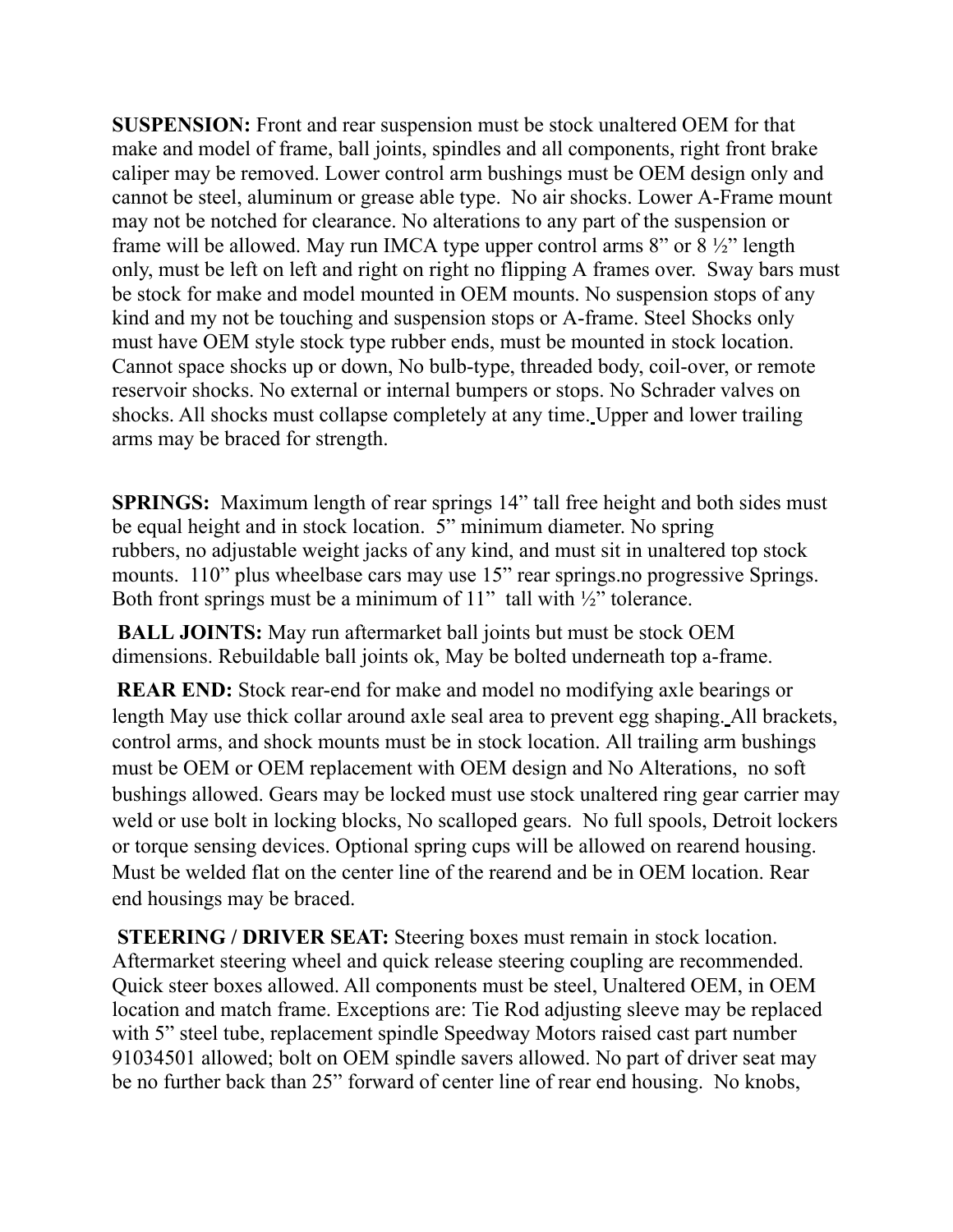handles, or levers other than the gas pedal and brake pedal allowed for adjustment of carburetor, ignition timing, or brakes.

**RADIATORS:** Any (1) radiator that fits in original location without any body modifications is allowed. Water pump mounted fans only, No electric fans.

**IGNITION:** One 12 volt battery only must be mounted securely in rear of driver's compartment or trunk area if in the drivers compartment battery must gel type only and be completely covered. No voltage generators in series with ignition system, voltage at distributor cannot be more than at battery (12) volts. One stock type distributor, module and coil in stock location only. Ignitions on/off switch must be clearly marked. No traction control devices of any kind. No digital gauges or tachs.

**BRAKES:** May use dual aftermarket master cylinders and Aftermarket pedal OK but no crank knobs. Must have at least 3 working brakes. Right front may be blocked off, No brake gauges, bias adjustment, no electric or manual cut-off switches or valves allowed inside drivers compartment. Optional one (1) manual brake shutoff valve allowed underneath the hood to the right front only. Disc brakes allowed in rear No aluminum or composite rotors or calipers. Must use OEM steel stock rotors on rear disc. No lighting or modifying of components.

**TIRES AND WHEELS:** 8" maximum wide wheels allowed, 15" diameter steel wheels only. No bead locks or screws allowed. Mud plugs and wheel covers allowed ONLY on the right side. Car Number must be on all Wheel Covers. Wheel cover must be plastic, be bolted, no Dzus fasteners, the ring that holds the wheel cover must be welded to the wheel in at least three places. No bleed-off valves. Must run 1" steel lug nuts. Aluminum wheel spacers only with a maximum thickness of 1 inch combined total per wheel. Approved unaltered Hoosier asphalt F45 pull offs only. Must durometer 54 or higher WITHIN 15 MINUTES of checker flag, Subject to inspection any time before or after the a race. No grooving, siping, softening, needling, metal grinding disc, treating, softening, or wrapping in plastic allowed. Deglazing with sand paper disc ONLY allowed, but cannot leave any grinding marks and is subject to inspection before or after a race.

**WEIGHT:** Weight may be securely added in trunk or under the hood, but not in plain view or within the driver's compartment must be painted white with car number. Car must weigh minimum 2900 lbs. with driver after race. No weight mounted to rear end housing or any suspension Parts, all weight 25 lbs or less may use one  $\frac{1}{2}$  bolt, any weight over 25 lbs must use two  $\frac{1}{2}$  bolts, no stacking of weight. All weight is subject to inspection, any car losing weight will be subject to disqualification. Any weight that falls off a car will be confiscated by the track.

No Titanium parts, no gun drilled parts or bolts.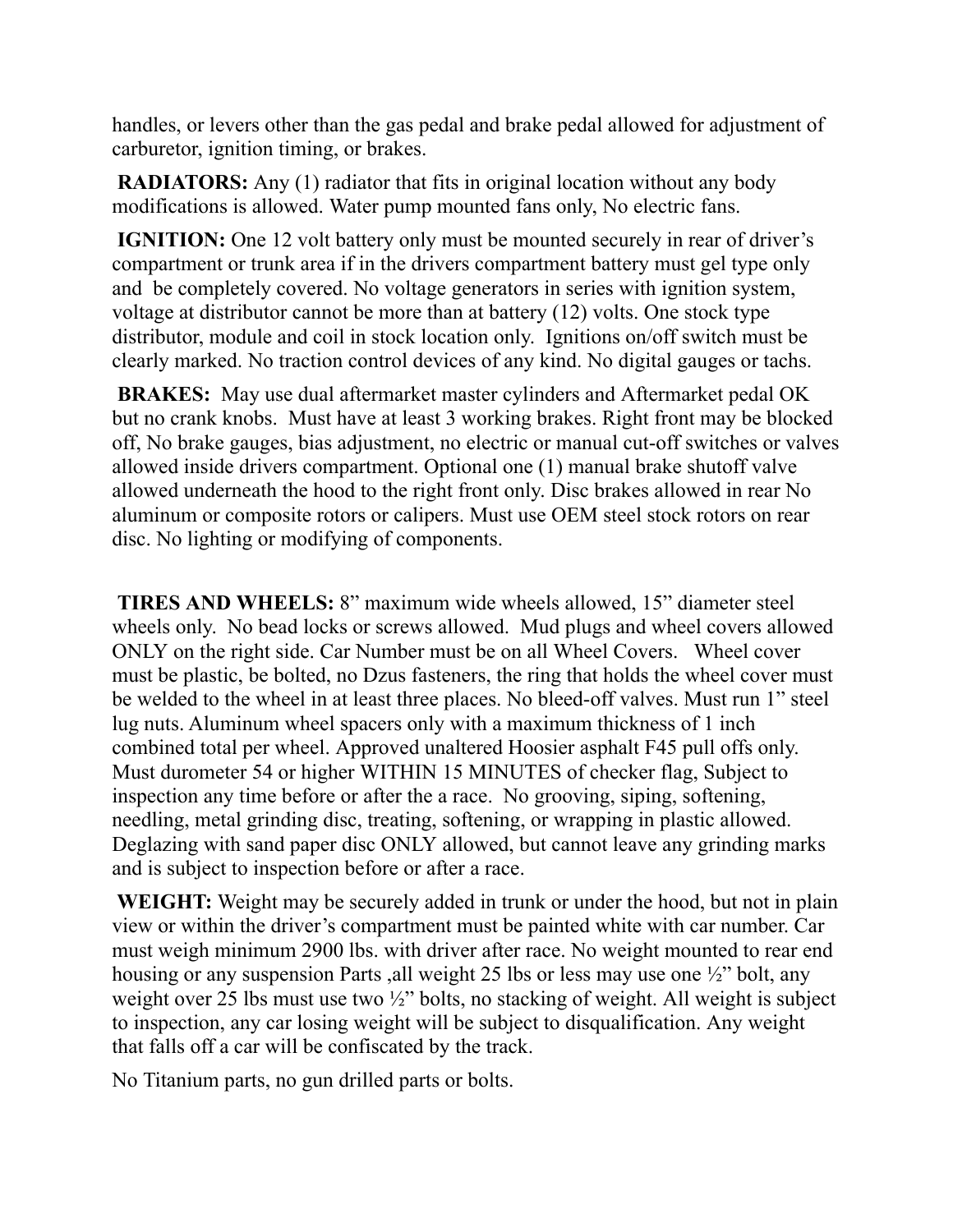# **If it don't say it's ok don't do it !**

**COURTESY RULE:** Any car with "minor" rule infractions will be allowed to race (1) event. Must be determined before the race. Cars with infractions are subject to weight penalty.

### **CLAIM PROCEDURE RULES:**

**ENGINE CLAIMING RULES:** Any driver in the same race on the lead lap may claim one of the top three finishers immediately after the "A" feature in the tech area with money in hand.

**(A)** \$500.00 and swap claim on engines.

**(B)** Claim does not include - Flywheel, clutch/assembly, bell housing, breathers, carburetor, starter, motor mounts, oil/temp sending units, water pump, fan, pulleys, dip stick, distributor, wires, water outlet/restrictor, fuel pump, fuel pump plate/rod.

 **(C)** Driver may NOT claim another driver finishing in a position behind them and may not successfully claim the same driver more than once per calendar year

**(D)** The driver of the claimed car will be given ten minutes to make a decision to accept the claim. If no decision is given after ten minutes he will automatically be disqualified.

Once the claimed driver has accepted the claim and both cars pass tech ,And if the claimed driver then refuses to sell he will be suspended for 30 days for his first offense and lose all money and points for that night.

Claiming Driver must have competed in 100% of all races for current year. Claiming driver must have cash in hand and present it to the tech official immediately after the race. If the claiming driver leaves the race track or stops to speak to anyone other than A track official he will be disqualified and not allowed to claim.

The claiming driver must tell the tech inspector who and what he is claiming immediately. Claiming driver must remain with his car.

Both cars must pass tech in order for it to be a valid claim.

Once both drivers have been notified that the claim is valid, they will be given one hour to have the motors out of their cars. Any attempt to sabotage a motor will result in an automatic 30 suspension and loss of all points for the season. Both drivers will be allowed two crew-members to assist in removal of the motor. Any disturbances by the driver or crew-members in the tech area will be automatic grounds for disqualification. This type of disqualification will not effect the claim and it will continue after the removal of the individual who caused the disturbance.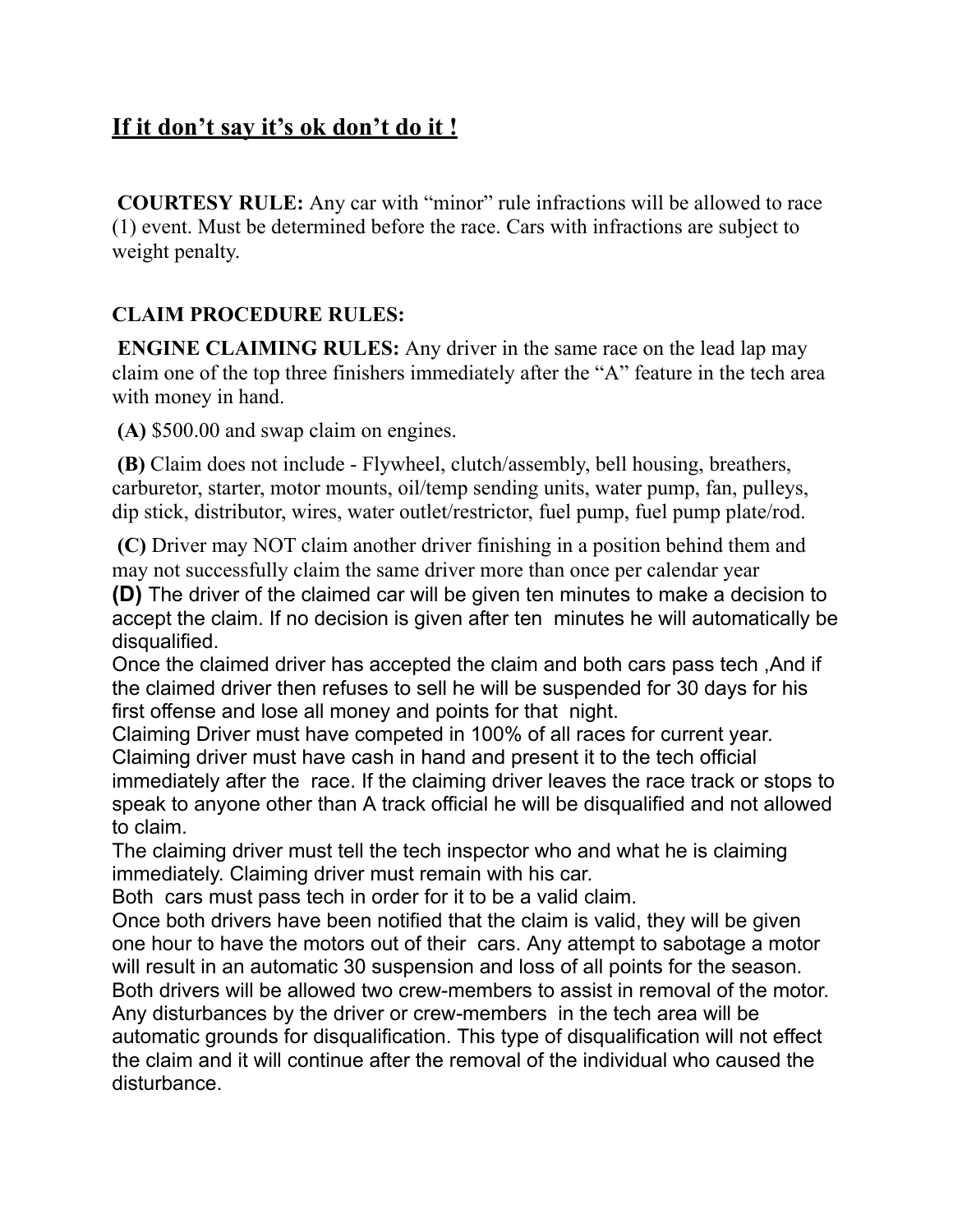## **CARBURETOR / DISTRIBUTOR / SHOCK CLAIM RULES:**

The official claiming area is in the tech area, or wherever track designates. Claim must be made immediately after the "A" feature race finishes (checkered flag). Only the driver may make the claim. Driver must have money. The claiming driver must be on the same lap as the driver being claimed. Only the top three cars may be claimed by another driver. A driver can claim another driver's multiple claims on the same carburetor, distributor, or shock, a draw will be held with claiming drivers to determine who gets claim. Refusal to sell will forfeit all cash, trophies, and points for the night. If claim is refused, claim is not held against driver who made claim.

Carburetor claim \$200.00 and swap, Shock or Spring claim \$20.00 each and swap, Distributor claim \$100.00 and swap.

**PROTEST RULE:** Any driver in the same race on the lead lap may protest another car immediately after feature in the tech area. \$250.00 cash per component \$50.00 to the track, if legal protested car gets \$200.00 if illegal protestor gets \$200.00 back.